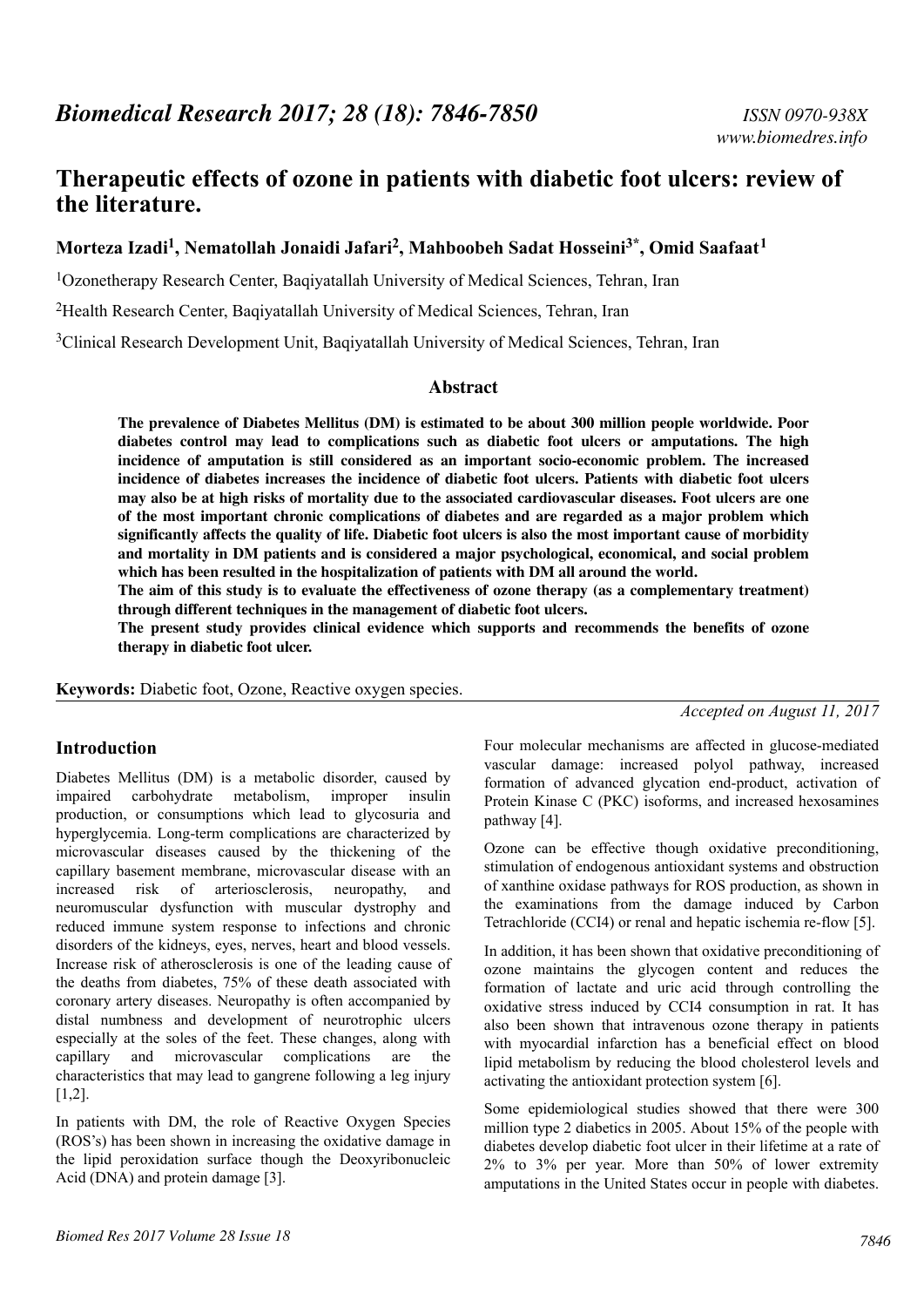Among these amputations, 25% are below and 20% are above the knee. The three-year mortality after the amputations is 20-50%, while the 5-year mortality rate is 39-68% [7].

# **Why is this Review Important?**

It has been recently shown that ozone therapy may contribute to the treatment of diabetic foot ulcers [8]. There has been no systematic review of the available literatures regarding the effectiveness of ozone in the treatment of foot ulcers in diabetics done yet. Since the socioeconomic impact of diabetes is detrimental for both the patient and the society, any treatment capable of stabilizing the oxygen metabolism and balancing the oxidative stress along with antibacterial properties can improve the patient's quality of life and reduce hospitalization. The present review aimed at evaluating the effectiveness of ozone in the treatment of type 2 diabetics with diabetic foot ulcers and examining its effects on oxidative stress, hyperglycemia, and some signs of endothelial damage.

# **Types of studies**

Randomized Controlled Trials (RCTs) were considered for the inclusion.

# **Types of Subjects**

Adult patients with type 1 or 2 diabetes and active foot ulcers

# **Types of Interventions**

Ozone therapy was compared with any other intervention such as antibiotics, topical agents, or conventional care.

Search methods for identifying studies

Electronic searches

Studies were identified through searching in the following electronic databases:

- Ovid Medline (1980 onwards)
- Ovid EMBASE CINAHL (1982 onwards)
- SCI (1980-present)
- Ovid EMBASE (1982-present)

This approach was approved for searching Ovid Medline, Ovid EMBASE and Ovid EMBASE.

#### **Basic ozone and diabetes studies**

Diabetes makes many changes in the blood vessels affecting the response of endothelium and the smooth muscles. Vascular endothelium seems to be a sensitive target for hyperglycemiainduced metabolic changes [9]. Polyol pathway activation, protein non-enzymatic glycosylation and increased ROSs play an important role in the complications of diabetes. Ozone was used as a therapeutic agent, and its beneficial effects were observed. However, only a few biochemical and pharmacokinetic mechanisms are described so far.

Since diabetes is a condition accompanied by oxidative stress, it was thought that ozone treatment may support the antioxidant systems and maintain other signs of endothelial cell damage and diabetes problems at the physiological level. A study was designed through the administration of Streptozotocin (STZ) to induce diabetes in order to test the supportive effects of ozone. Ozone therapy improved glycemic control, increased the aldose reductase, fructoselysine content, advanced oxidation protein products in the whole pancreas, and prevented the oxidative damage. In addition, nitrite and nitrate levels were increased in the STZ group compared to the unchanged levels in non-diabetic controls. The results of that study showed that repeated applications of ozone in non-toxic doses may contribute to the control of diabetes and its complications [10].

In addition, the antioxidant properties of ozone inhibited the B cell function and reduced hyperglycemia. Overall, these results show that this approach may represent a potential supplement for the treatment of diabetes and its complications [11].

#### **Ozone and clinical studies on diabetic feet**

Since ozone therapy may activate the antioxidant system through affecting the blood sugar levels and some signs of endothelial cell damage in the pre-clinical level, a study was conducted to investigate the effectiveness of ozone therapy in patients with type 2 diabetes and diabetic foot aiming at comparing the effectiveness of ozone with the antibiotic treatment. A randomized controlled clinical trial was conducted in which 101 patients were divided into two groups: a group (n=52) was treated with ozone (topical or rectal), and the other group (n=49) was treated with topical and systemic antibiotics. The effectiveness of treatments was evaluated by comparing the glycemic index by comparing the area and periphery of the damage, biochemical signs of oxidative stress, and endothelial damage in both groups after 20 d of treatment. Ozone improved the glycemic control, prevented oxidative stress, normalized the organic peroxides levels, and activated the superoxide dismutase. The pharmacodynamics effect of ozone in the treatment of patients with diabetic neuroinfectious foot can be attributed to the fact that it is a corrosive superoxide. Superoxide is the interface between the four metabolic approaches along with diabetes pathology and complications.

Injuries were also healed which resulted in fewer cases of amputations compared to the control group. No side effects were observed. These results showed that treatment with ozone can be a complementary treatment for diabetes and its complications [12].

### **The use of ozone for the prevention of fungal infection in diabetic foot ulcers**

Fungal infections may be involved in the pathogenesis of diabetic foot ulcers. Published evidences about fungal infections in diabetic foot ulcers are very rare. Most studies have reported a low incidence of fungal isolations or ulcers that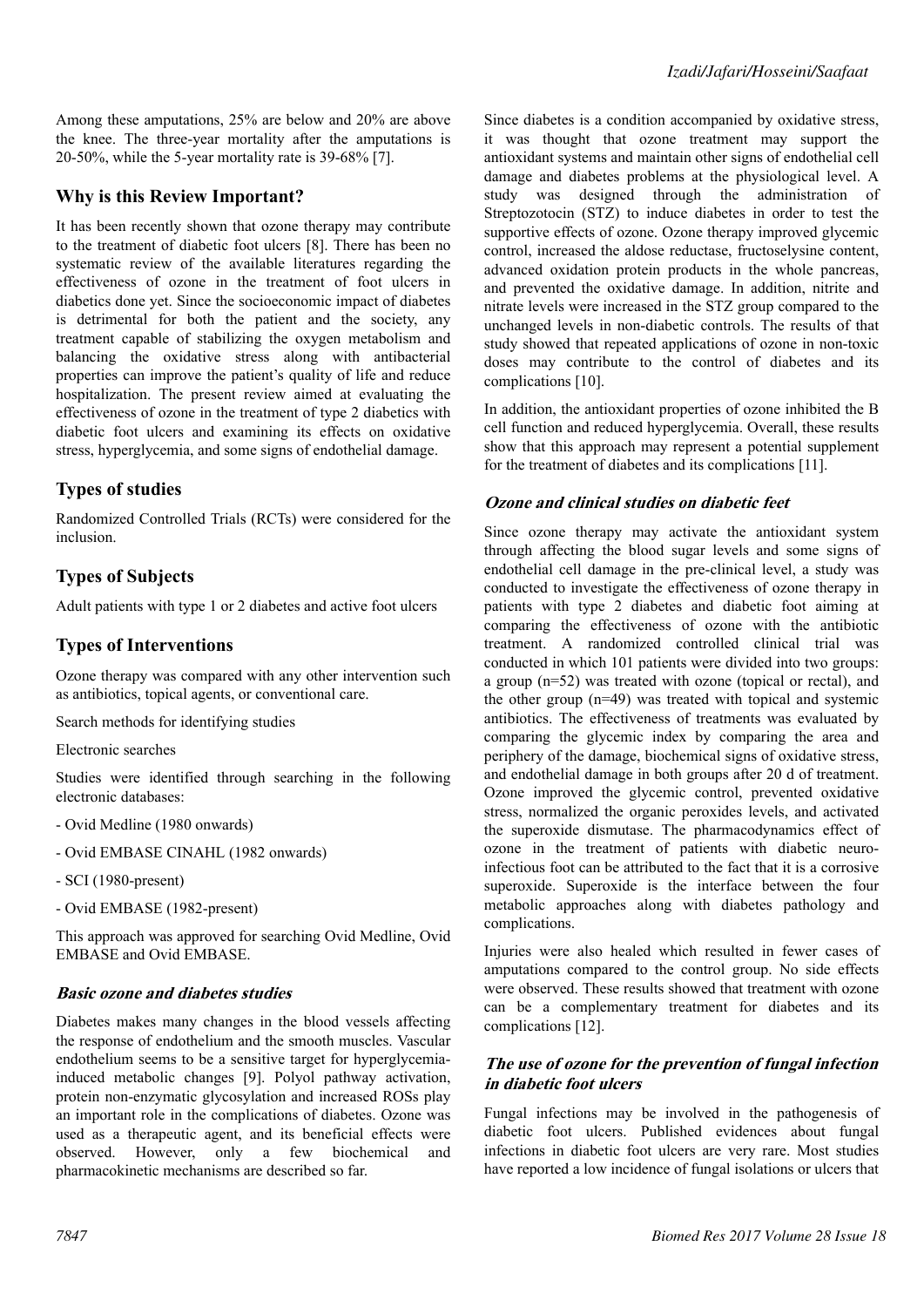may be infected by fungus or a low incidence of wound healing during the systemic antifungal treatment [13-15]. Extensive research has been conducted on the incidence and persistence of bacterial infections and its effect on wound healing. However, fungal infection in diabetic foot ulcer is a topic that has not been addressed enough. Ali showed the high incidence and the global spectrum of fungi (10 species) in the diabetic foot ulcers compared to previous studies [16]. Isolates obtained from diabetic foot ulcers in our study were similar to species isolated from blood samples by Gonzalez et al. [17]. These results were consistent with those obtained by Missoni, who reported the incidence of fungi in tissue biopsy samples from 22 diabetes patients [18]. Inhibition of Penicillium mycelial growth on citrus caused by the oxidizing effect of ozone was reported by Harding [19]. The extremely high effectiveness of ozone in the treatment of diabetic foot ulcers is associated with not only its antimicrobial effect but its ability to reduce hyperglycemia [20]. The anti-diabetic effect of ozone therapy may be attributed to its antioxidant properties, increased insulin sensitivity, and prevention of oxidative stress associated with diabetes [21]. Ozone treatment may lead to the oxidative preconditioning or adaptation with oxidative stress and prevent the damage caused by ROS [22,23]. Ozone can be successfully used in the treatment of chronic wounds including nutritional ulcers, ischemic ulcers and diabetic ulcers [24,25]. The use of ozonated oils (olive oil, sunflower oil) can help in the treatment of diabetic foot ulcers [26]. The use of ozonated olive oil reduced the pus excretion without any side effects. The positive effects of ozone may be due to the biological, biorheological, and metabolic activities driven by the exposure of blood to ozone. The antifungal treatment in infections is effective but does not affect the colonization and depends on the sensitivity of fungal species (resistance problem). In contrast, ozone therapy is more effective in terms of colonization. In this respect, ozone can inhibit infections. It can also help to support the antifungal treatment during the infection.

# **Local application of ozonated oil for the treatment of burns**

The skin healing process consists of several stages which include numerous complex processes including bleeding, inflammation, and formation of granulation tissue, reepithelialization, and the final phase of restoration (reconstruction). Previous studies have shown that the Fibroblast Growth Factor (FGF), Platelet-Derived Growth Factor (PDGF), Transforming Growth Factor-b (TGF-b) and Vascular Endothelial Growth Factor (VEGF) play important regulatory roles in the coordination of the wound healing process  $[27-29]$ . Ozone  $(O_3)$  is considered as one of the best known anti-bacterial, anti-viral and anti-fungal agents and is practically utilized in clinical practice as a therapeutic agent for chronic wounds such as trophic ulcers, ischemic ulcers, and diabetic ulcers [30-32]. The beneficial effects of  $O_3$  in wound healing are believed to be due to the reduced bacterial infection, improved skin wound healing or increased oxygen supply to the wound area [33]. Ozone does not actively

penetrate the cells but immediately reacts with Polyunsaturated Fatty Acids (PUFAs) to produce ROSs, such as hydrogen peroxide, which can induce the synthesis of growth factors and accelerate the cell cycle through the activation of redox transcription factors (such as nuclear factor-kappa beta NF-kB) [34]. It was recently suggested that ozonated oil may be the source of  $O_3$ , which can be released slowly to the skin [33]. This effect may be due to the ability of oil in stabilizing the  $O_3$ (such as ozonoids between the double bonds of unsaturated fatty acids), which can be used effectively for topical treatment of skin ulcers [31,34].

Management of skin burns is often a difficult therapeutic challenge for physicians. Successful treatments should result in the restoration of physiological function, reduction of symptoms, and finally, cosmetic improvements of skin lesions. The exact mechanism of the healing process is extremely complex. However, it generally begins with the transformation of the keratinocytes (through the induction of signal transduction factor due to injury) to the cell that are capable of replication and migration. After the transformation, the cells express the molecules that attack the damaged epithelial matrix and recreate the epithelial cells in the wound area [33].

According to some researchers, it does not seem logical to use ozone as it eliminates the pathogens in the first stage. It then activates the fibroblasts proliferation by releasing oxygen  $(O_2)$ . Therefore, the intercellular matrix is created by the subsequent proliferation of ceratinoblasts which leads to wound healing [32].

In addition, various studies on animal models have shown that the use of ozonated oils (topical form of  $O_3$ ) can speed up the healing of acute skin wounds in the guinea pig models through increasing the collagen synthesis and fibroblasts proliferation in the wound and by increasing the expression of growth factors such as PDGF, TGF-b and VEGF [26]. However, researchers indicated that further research is needed to determine the effect of  $O_3$  on neovascularization in the skin ulcers healing process [26]. According to these studies, the effectiveness of ozonated oil was compared to that of hyaluronic acid in the late stage of the healing of second degree burns (partial to full skin thickness) with a focus on the impact of ozonated oil on neoangiogenesis. Campanati et al. showed that ozonated oil had a similar effectiveness to that of hyaluronic acid in reducing the symptoms of skin burns (erythema, stretch marks, itching and burning sensation reported by patients) after 12 weeks of topical application [35].

Ozonated oil did not show a specific effect on the neoangiogenesis in the wound healing process following second degree burns. In contrast, compared to hyaluronic acid, ozonated oil was found to be highly effective in preventing the hyperpigmentation after the injury and reducing their severity. The mechanism of the action of ozonated oil has always been a question. However, Travagli et al. suggested a logical explanation in this regard. Most likely, when the stable ozonoid gets in contact with the wound, it is slowly dissociated to various peroxides (that are easily dissolved in water) and probably produce hydrogen peroxide that can explain the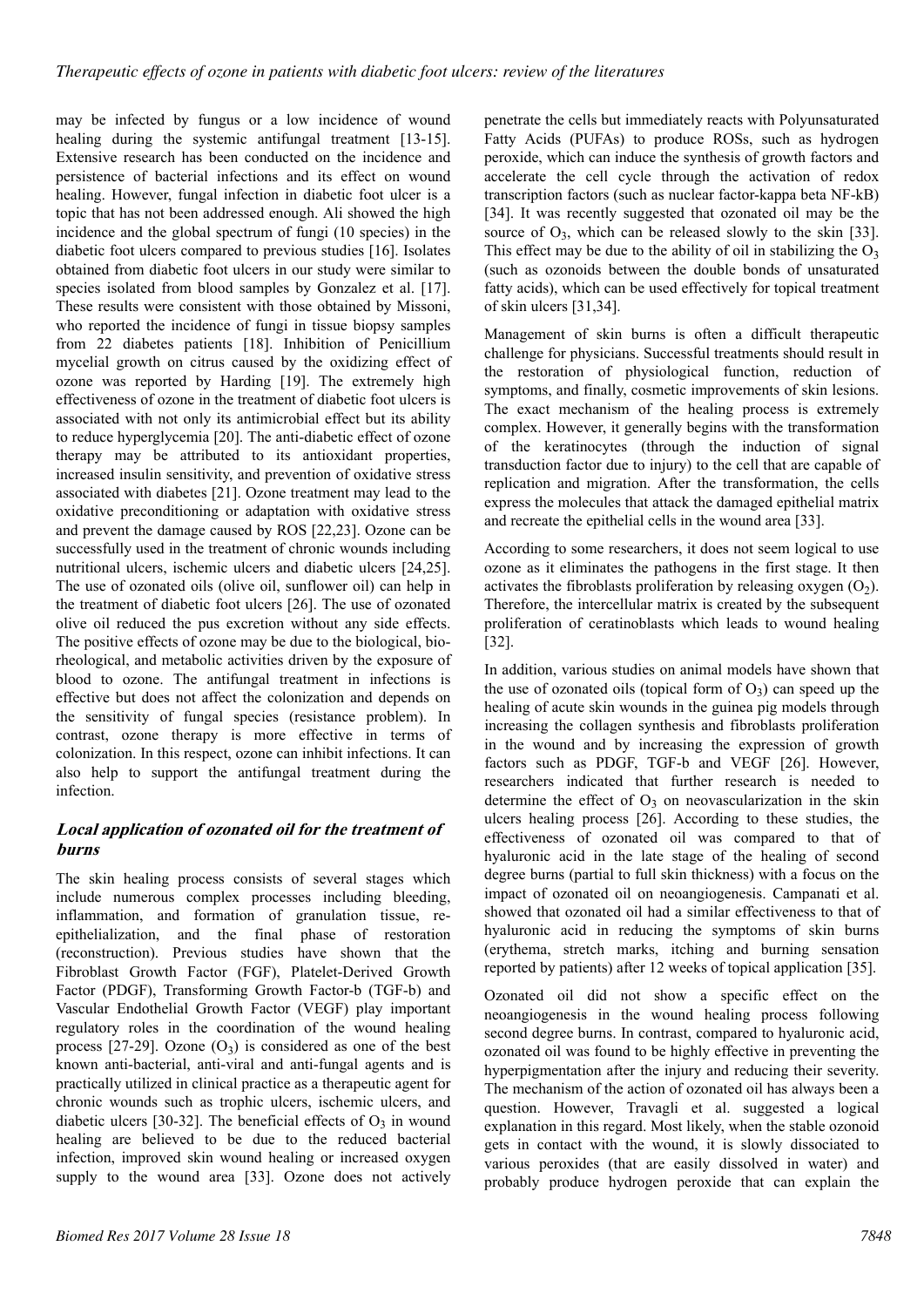specific activity of ozonated oil [36]. Similar to the treatment with hyaluronic acid, the ozone treatment of patients was surveyed as a convenient and effective option, and a similar level of consistency was observed between both methods.

### **Conclusions**

A new topic was put forward on the application of a complementary approach based on the fact that ozone therapy can reduce the oxidative stress, delay the serious complications, and improve the quality of life of diabetic foot patients. Based on the type of the foot ulcers, ozonated water and different gradations of standard ozonated vegetable oils are topically used until full recovery [37]. It has been recently proved that both ozonated water and ozonated oils are antiseptics and suitable healing stimulators and are much more effective compared to treatments that involve topical antibiotics growth factors, maggot and negative pressure wound therapies [38-42]. As a support for anti-fungal treatment, ozone therapy can also be useful in the treatment of infections. It should be noted that no side effects have been observed in the studies. These results show that medical treatment with ozone can be regarded as a complementary therapy alongside conventional treatments and antibiotic therapy for diabetic foot ulcers and its compilations.

### **References**

- 1. Stein JH. Internal medicine (4 Ed). Mosby-Year Book, Boston, USA 1994; 1391-1392.
- 2. Fauci AS, Braunwald E, Isselbacher KJ. Harrison's principles of internal medicine (14 Ed). McGraw-Hill Companies, New York, USA 1998; 2060-2080.
- 3. Halliwell B, Gutteridge JM, Cross CE. Free radicals, antioxidants, and human disease: where are we now? J Laboratory Clin Med 1992; 119: 598-620.
- 4. Okada S, Shikata K, Matsuda M, Ogawa D, Usui H, Kido Y. Intercellular adhesion molecule-1-deficient mice are resistant against renal injury after induction of diabetes. Diabetes 2003; 52: 2586-2593.
- 5. Peralta C, Xaus C, Bartrons R, Leon OS, Gelpi E, Rosello-Catafau J. Effect of ozone treatment on reactive oxygen species and adenosine production during hepatic ischemiareperfusion. Free Radical Res 2000; 33: 595-605.
- 6. Hernandez F, Menendez S, Wong R. Decrease of blood cholesterol and stimulation of antioxidative response in cardiopathy patients treated with endovenous ozone therapy. Free Radical Biol Med 1995; 19: 115-119.
- 7. de Monte A, van der Zee H, Bocci V. Major ozonated auto hemotherapyin chronic limb ischemia with ulcerations. J Altern Complement Med 2005; 11: 363-367.
- 8. Valacchi G, Fortino V, Bocci V. The dual action of ozone on the skin. Brit J Dermatol 2005; 153: 1096-1100.
- 9. Izadi M, Jonaidi-Jafari N, Hänsler V. Ozone, information for patients (1st ed). Baqiyatallah University of Medical Sciences, Tehran, Iran 2016.
- 10. Al-Dalain SM, Martinez-Sanchez G, Candelario-Jalil E, Menendez S, Re L, Giuliani A, Leon OS. Ozone treatment reduces biomarkers of oxidative and endothelial damage in an experimental diabetes model in rats. Pharmacol Res 2001; 44: 391-396.
- 11. Martinez-Sanchez G, Al-Dalain SM, Menendez S, Guiliani A, Leon OS. Ozone treatment reduces blood oxidative stress and pancreas damage in a streptozotocin-induced diabetes model in rats. Acta Farm Bonaerense 2005; 24: 491-497.
- 12. Martinez-Sanchez G, Al-Dalain SM, Menendez S, Re L, Giuliani A, Candelario-Jalil E. Therapeutic efficacy of ozone medical treatments in patients with diabetic foot. Eur J Pharmacol 2005; 523: 151-161.
- 13. Heald AH, O'Halloran DJ, Richards K. Fungal infection of the diabetic foot: two distinct syndromes. Diabet Med 2001; 18: 567-572.
- 14. Dorrigo B, Cameli AM, Trapani M, Raspanti D, Torri M, Mosconi G. Efficacy of femoral intra-arterial administration of teicoplan in grampositive diabetic foot infections. Angiol 1995; 46: 1115-1122.
- 15. Kajetan M, Konkoly TM, Jermendy G. Experience with microbiological studies of the diabetic foot. Orv Hetil 1995; 136: 1261-1264.
- 16. Enas MA. Ozone application for preventing fungal infection in diabetic foot ulcers. Diabetologia Croatica 2013; 42-41.
- 17. Gonzalez GM, Elizondo M, Ayala J. Trends in species distribution and susceptibility of bloodstream isolates of Candida collected in Monterrey, Mexico, to seven antifungal agents: results of a 3-year (2004 to 2007) surveillance study. J Clin Microbiol 2008; 46: 2902-2905.
- 18. Mlinaric Missoni EM, Vukelic D, de Soy M, Belicza V, Babic V, Missoni E. Fungal infection in diabetic foot ulcers. Diabet Med 2005; 22: 1124-1125.
- 19. Harding PR. Effect of ozone on Penicillium mold decay and sporulation. Plant Dis Rep 1968; 52: 245-247.
- 20. Al-Dalain SM, Martínez-Sanchez G, Candelario Jalil E, Meneíndez S, Re L, Giuliani A, León OS. Ozone treatment reduces biomarkers of oxidative and endothelial damage in an experimental diabetes model in rats. Pharmacol Res 2001; 44: 391-396.
- 21. Martínez-Sánchez G, Al-Dalain SM, Menéndez S, Re L, Giuliani A, Candelario-Jalil E, Álvarez, H, Ignacio J, Montequín F, León OS. Therapeutic efficacy of ozone in patients with diabetic foot. Eur J Pharmacol 2005; 523: 151-161.
- 22. León OS, Menéndez S, Merino N. Ozone oxidative preconditioning: a protection against cellular damage by free radicals. Mediat Inflamm 1998; 7: 289-294.
- 23.Peralta C, León OS, Xaus C. Protective effect of ozone treatment on the injury associated with hepatic ischemia reperfusion: anti-oxidant prooxidant balance. Free Radic Res 1999; 31: 191-196.